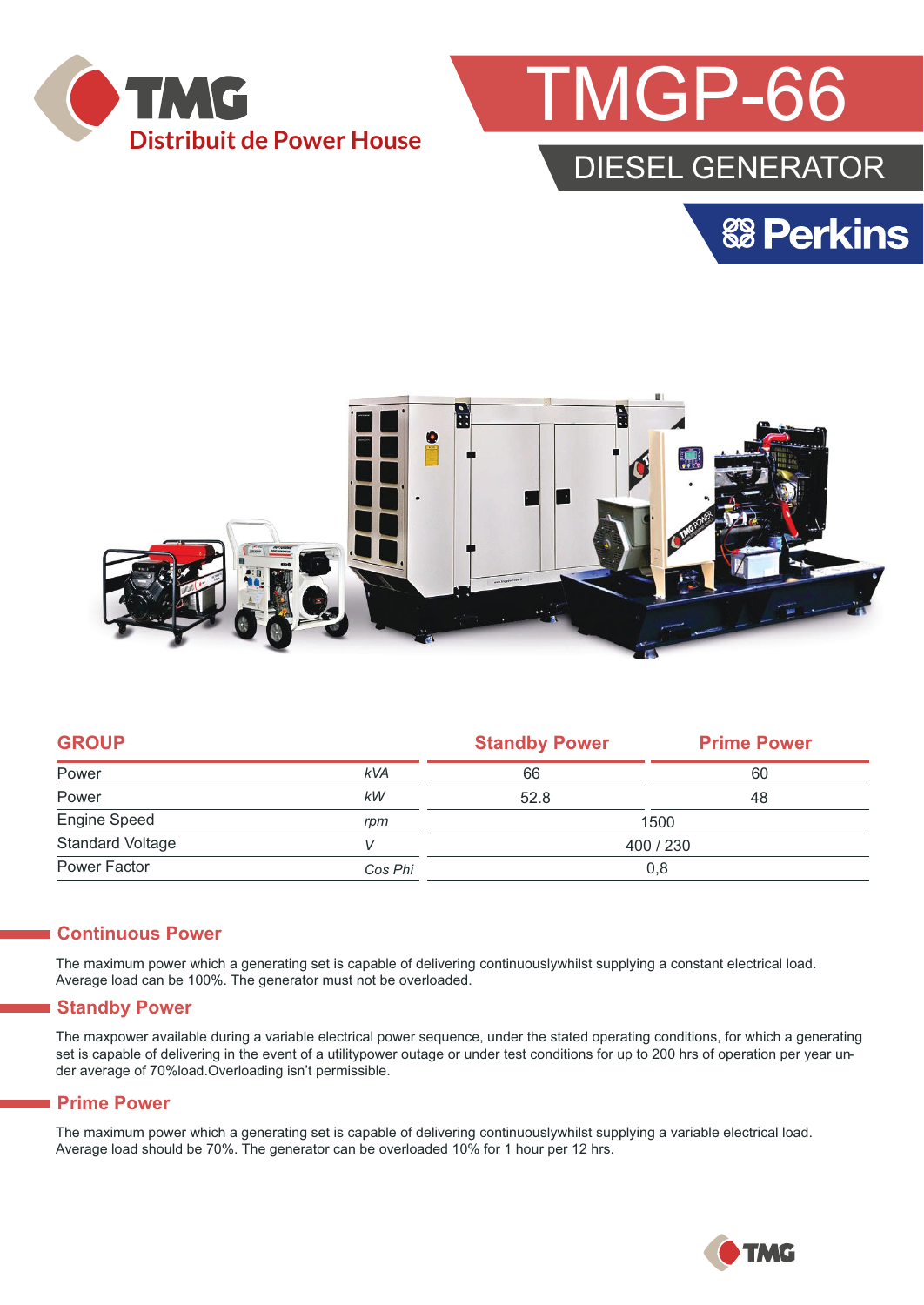## **TMG Distribuit de Power House**

# TMGP-66

#### **Engine Properties**

| <b>Brand</b>                      |       | <b>PERKINS</b>       |
|-----------------------------------|-------|----------------------|
| <b>Model</b>                      |       | 1103A-33TG2          |
| <b>Standby</b>                    | kW    | 59.3                 |
| <b>Prime</b>                      | kW    | 53.8                 |
| <b>Cylinder Displacement</b>      | It.   | 3.3                  |
| <b>Number of Cylinders / Type</b> |       | $3/ln$ line          |
| <b>Bore x Stroke</b>              | mmxmm | 105x127              |
| <b>Compression Ratio</b>          |       | 17.25:1              |
| <b>Governor Type</b>              |       | Mechanic             |
| <b>Idle Speed</b>                 | rpm   | 1500                 |
| <b>Aspiration</b>                 |       | Turbocharged         |
| <b>Injection Type</b>             |       | Direct Injection     |
| <b>Cooling System</b>             |       | <b>Liquid Cooled</b> |
| <b>Fuel Consumption%100</b>       | lt/h  | 13.9                 |
| <b>Fuel Consumption%75</b>        | lt/h  | 10.4                 |
| <b>Fuel Consumption%50</b>        | It/h  | 7.2                  |
| <b>Oil Capacity</b>               | lt.   | 8.3                  |
| <b>Cooling Liquid Capacity</b>    | It.   | 10.2                 |
| <b>Voltage</b>                    | V     | 12                   |
| <b>Battery Capacity</b>           | Α     | 72                   |

#### **Alternator Properties**

| <b>Output Voltage</b>               | V    | 230/400     |
|-------------------------------------|------|-------------|
| <b>Frequency</b>                    | НZ   | 50          |
| <b>Automatic Voltage Regulation</b> | ±%   | 0,5         |
| <b>Phase</b>                        |      | 3           |
| Pole                                |      | 4           |
| Overload                            |      | 1 Hour %110 |
| <b>Voltage Regulation</b>           |      | ±%1         |
| <b>Power Factor</b>                 | Cosa | 0,8         |
| <b>Warning System</b>               |      | Self Alert  |
| <b>AVR Model</b>                    |      | SX460       |
| <b>Total Harmonic Losing</b>        |      | ≤%3         |
| <b>Connecting Type</b>              |      | Star        |
| <b>Protection Class</b>             |      | IP 23       |
| <b>Isolation Class</b>              |      | н           |

#### **Diemensions**







| $L \times W \times H$     | mm | 2300x950x1560 | LxWxH                     | mm  | 2000x950xTBA |
|---------------------------|----|---------------|---------------------------|-----|--------------|
| Weight                    | kq | тва           | Weight                    | ΚG  | TBA          |
| <b>Fuel Tank Capacity</b> |    | 85            | <b>Fuel Tank Capacity</b> | It. | 85           |

#### **Standard Specification**

Some standard equipments that TMG POWER provides with generator sets;

- 50°C cooland radiator
- Flexible fuelpipes and oil drain valve
- Engine jacket heater
- 4 pole synchronous type self-excited brushless alternator
- Battery and wires
- Entegrated fuel tank
- User and maintenance manual
- Oil and antifreeze
- Datakom D-300 controller
- Battery charger
- Electrical circuit diagram